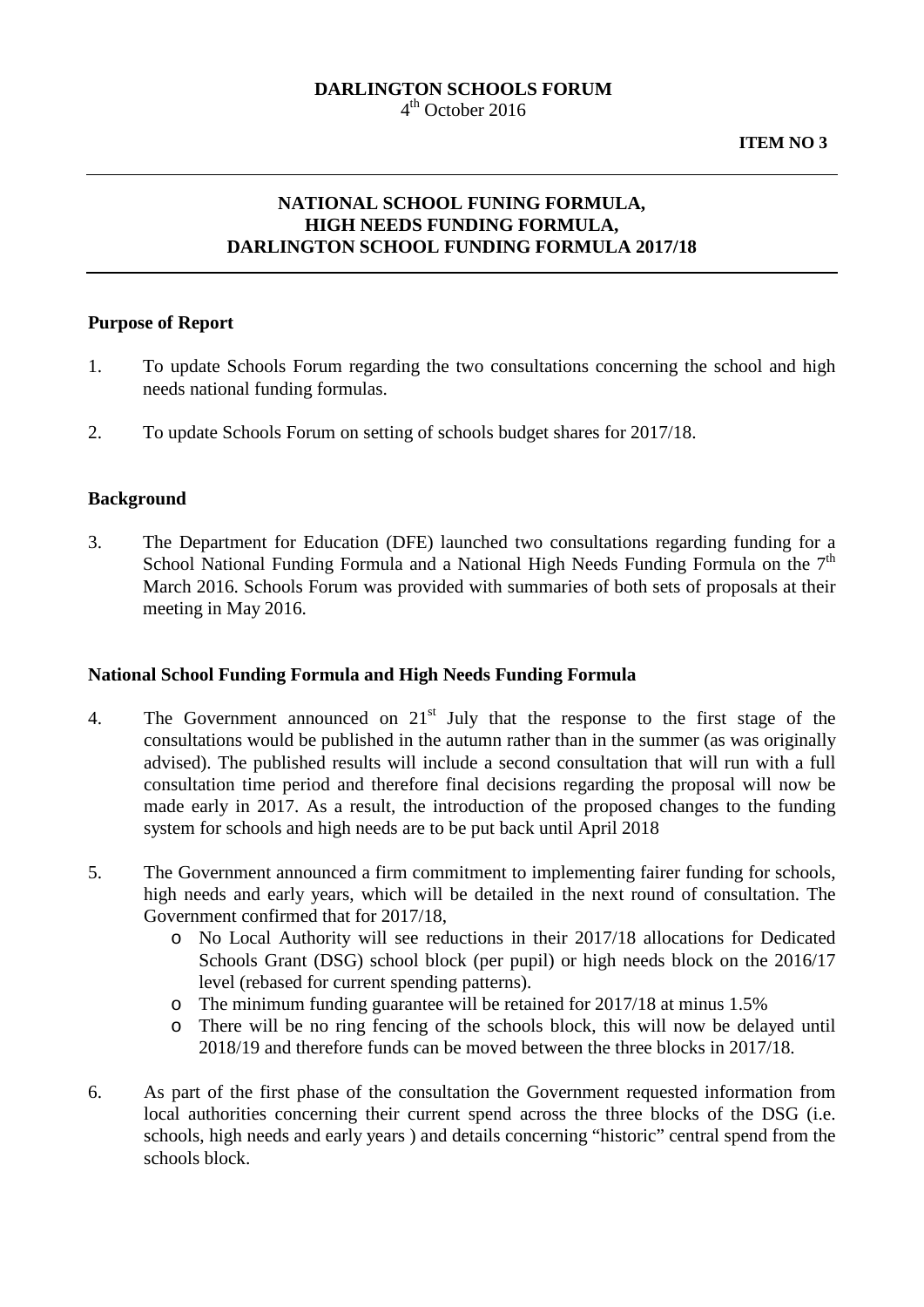- 7. The information provided regarding spend across the three blocks has been used (by the EFA) to baseline each local authorities DSG allocations. This rebasing has been undertaken to allocate DSG to the three blocks in the manner it is spent, rather than based on historic data (i.e. pre 2013). The Education Funding Agency (EFA) has issued each authority with an indicative DSG allocation for 2017/18 based on this rebasing.
- 8. As Forum will recall in all previous years the Darlington budget has seen a transfer of funding from the schools block to both the high needs and the early years block in order to ensure the overall budget balances. In 2016/17 this totalled approximately £1,555k for high needs and £248k for early years. These transfers have been used as part of the rebasing exercise undertaken by the EFA.
- 9. For 2017/18, the DSG allocation for the schools block has also been increased to accommodate the transfer of the "retained element of the Education Schools Grant (ESG)" that was previously paid direct to local authorities and is now included as part of the DSG.
- 10. The table below shows the indicative DSG allocation received for 2017/18 from the EFA these allocations will be updated in December following the October census.

|                           | <b>Schools</b> | High         | Early | Total    |
|---------------------------|----------------|--------------|-------|----------|
|                           |                | <b>Needs</b> | Years |          |
| <b>DSG</b> Allocation     | 65,833         | 9,472        | 3,860 | 79,165   |
| 2016/17                   |                |              |       |          |
| (Initial allocation       |                |              |       |          |
| December 15)              |                |              |       |          |
| Transfer of notional      | $-652$         | 652          | 0     | $\Omega$ |
| <b>SEN</b>                |                |              |       |          |
| <b>Budget balancing</b>   | $-1,151$       | 903          | 248   | $\theta$ |
| transfers                 |                |              |       |          |
| Budget as reported to     | 64,030         | 11,027       | 4,108 | 79,165   |
| Forum 2016/17             |                |              |       |          |
| Adjustments to blocks     | $-287$         | 287          | 0     | 0        |
| to meet DFE rebasing      |                |              |       |          |
| exercise                  |                |              |       |          |
| Revised Allocation (and   | 63,743         | 11,314       | 4,108 | 79,165   |
| <b>Rebased Allocation</b> |                |              |       |          |
| from DFE) 2016/17         |                |              |       |          |
| Post 16 transfer          | $\theta$       | 490          | 0     | 490      |
| <b>ESG</b> Transfer       | 240            | 0            | 0     | 240      |
| <b>Indicative DSG</b>     | 63,983         | 11,804       | 4,108 | 79,895   |
| Allocations 2017/18       |                |              |       |          |

Figures exclude 2 year old funding and EYPP as no allocations have been provided within the draft DSG allocations for 2017/18 The above figures do not include proposed budgets given within the national early year's formula consultation. Figures include high needs and school funding recouped at source by the EFA Figures exclude any Darlington carry forward DSG from 2015/16 into 2016/17

11. As Forum will be aware the DSG allocation for the schools block and the early years block are determined by unit rates per child on the census returns. Therefore the rebasing will mean that future schools block unit rates will decrease, whilst the early year's unit rate will increase in 2017/18 from those received in 2016/17.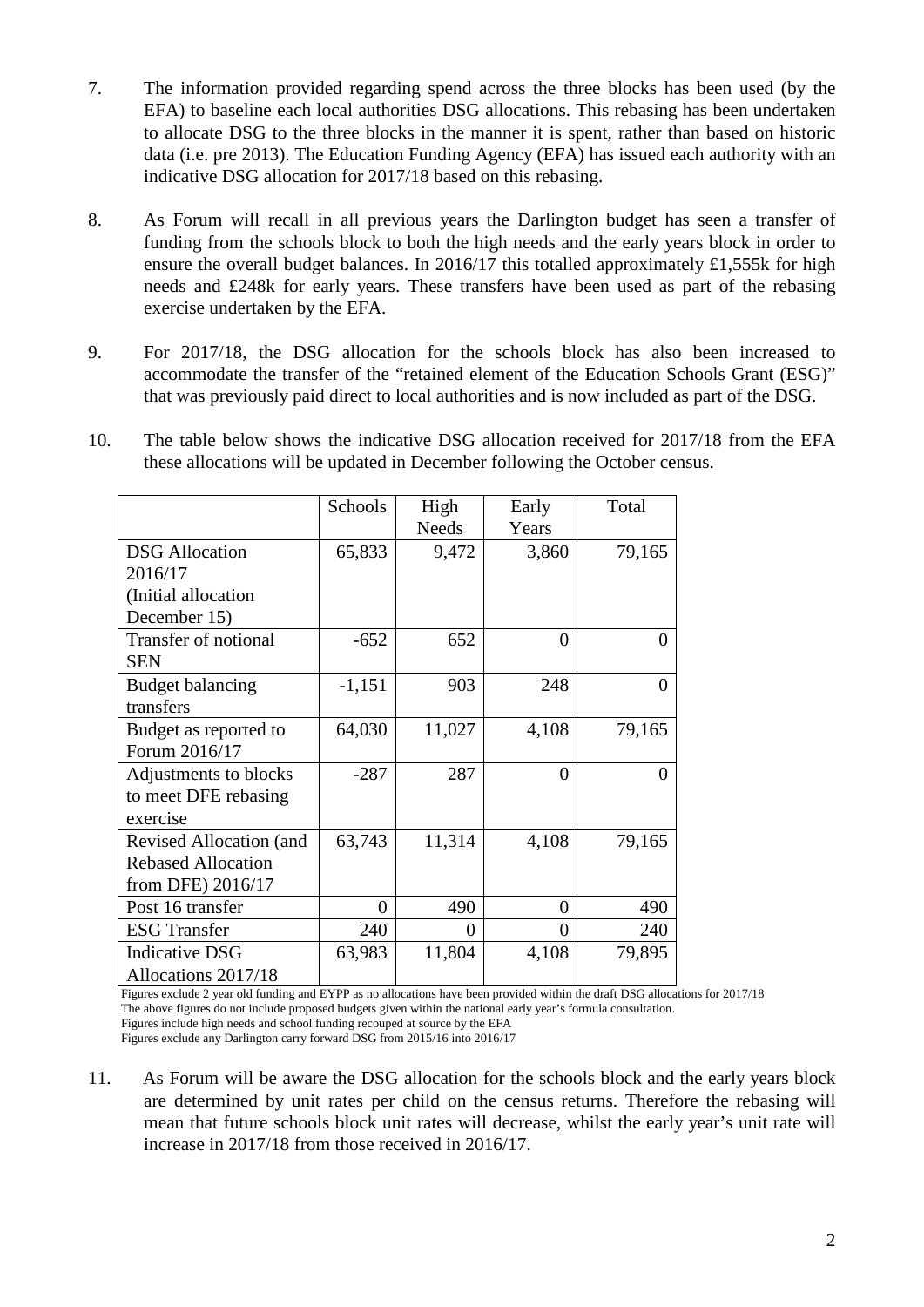- 12. For the schools block, funding received per pupil will be £126 less in 2017/18. This means that if the pupil numbers drop in Darlington the decrease in DSG overall in the schools block will be less proportionately than it would have been under the old rate, however conversely if pupil numbers increase the amount of additional funding will be less than under the previous system. This change however should only have a one off affect, as the funding is subject to change once the national formula is introduced from April 18.
- 13. For the early years block, this change should have no effect as funding rates are proposed to be revised in line with the current early year's consultation proposals from April 2017. (See agenda item 4).
- 14. The high needs block has been increased by £490k for post 16 pupils. This is not additional money, as the EFA has transferred the responsibility for making "place" payments for places in further education and post 16 charitable and commercial providers to the local authority high needs block allocation.

## **The Schools Funding Formula 2017/18**

- 15. The funding formula arrangements for 2017/18 are broadly similar to the current (2016/17) arrangements.
- 16. Details of the 2017/18 funding formula arrangements are summarised in the following paragraphs.
- 17. As in previous years a local authority must engage in consultation with all schools and it's School Forum about any proposed changes to the local authority funding formula.
- 18. The funding formula factors that are available to use in 2017/18 are as follows,
	- Basic Entitlement (AWPU)
	- Deprivation
	- Prior Attainment
	- Looked After Children
	- English as an additional language
	- Pupil Mobility
	- Sparsity
	- Lump Sum
	- Split Sites
	- Rates
	- Private Finance Initiative
	- London Fringe
	- Exceptional premises
- 19. As in 2016/17 the basic entitlement and the deprivation factors remain compulsory, the other factors being optional.
- 20. The only factor that is no longer allowable (from that in 2016/17) is the post 16 factor. Darlington does not currently use this factor and hence this change does not affect Darlington's formula.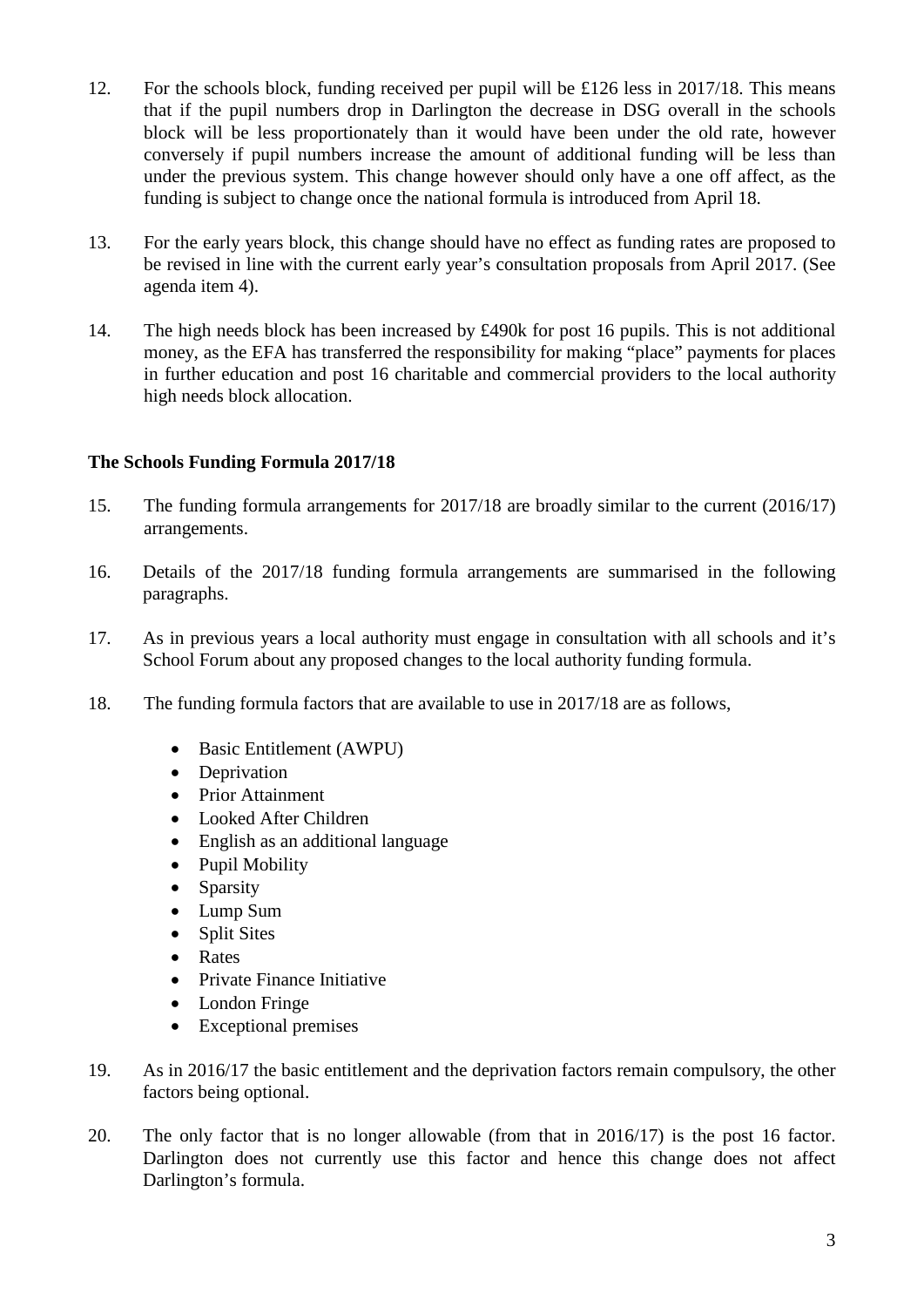21. The following table shows the factors that are used in Darlington's 2016/17 formula and notes any changes in the criteria for 2017/18.

| <b>Factor</b>            | <b>Note</b>                                               |
|--------------------------|-----------------------------------------------------------|
| <b>Basic Entitlement</b> | The formula must use the following values as a minimum.   |
|                          | Primary AWPU £2,000                                       |
|                          | Key Stage 3 AWPU £3,000                                   |
|                          | Key Stage 4 AWPU £3,000                                   |
|                          | This represents no change.                                |
| Deprivation              | No change                                                 |
|                          |                                                           |
| <b>Prior Attainment</b>  | No change                                                 |
|                          |                                                           |
| Looked After Children    | No change                                                 |
|                          |                                                           |
| English as an additional | No change                                                 |
| language                 |                                                           |
| Sparsity                 | No change                                                 |
| Lump Sum                 | No change                                                 |
|                          | All through schools receive the lump sum at the secondary |
|                          | value.                                                    |
|                          | Maximum lump sum in each phase £175,00                    |
| Rates                    | No change                                                 |
|                          | Funded at estimated rates value                           |

- 22. Although the arrangements for the deprivation and prior attainment factors remain the same there has been changes to the data sets that are used to allocate funding through these factors.
- 23. In the 2016/17 formula one of the data sets used for deprivation (IDACI data) was updated for the latest 2015 dataset. This change caused a number of changes in the way in which funding was allocated to individual schools in Darlington. As Forum will recall, to limit turbulence in individual schools budgets modelling was undertaken, the result of which saw an additional unit value added into Darlington's formula for children included in IDACI band 2. In 2017/18 this dataset has been redesigned to return the IDACI bands to similar sizes of those used in 2015/16. This change in the dataset may potentially result in new turbulence within the budgets.
- 24. Using the funding formula tool (provided by the EFA for 2017/18 to allow authorities to model changes to their formula) modelling has been undertaken to identify if this data change has caused further turbulence in the proposed 2017/18 budget shares. This modelling has found that this change in dataset has only resulted in very minor changes to any schools budget shares, therefore at this stage the unit values for IDACI in 2017/18 will follow those used in 2016/17. When the final modelling tool is received in December further checks will be made to ensure that this remains the case.
- 25. The prior year attainment dataset used in the formula tool has been amended for secondary school children. The measure now uses the 2016 KS2 assessment, which is the first at this new more challenging national curriculum. As a result nationally at year 7 higher numbers will be identified as having low prior attainment. The EFA therefore intend to use a national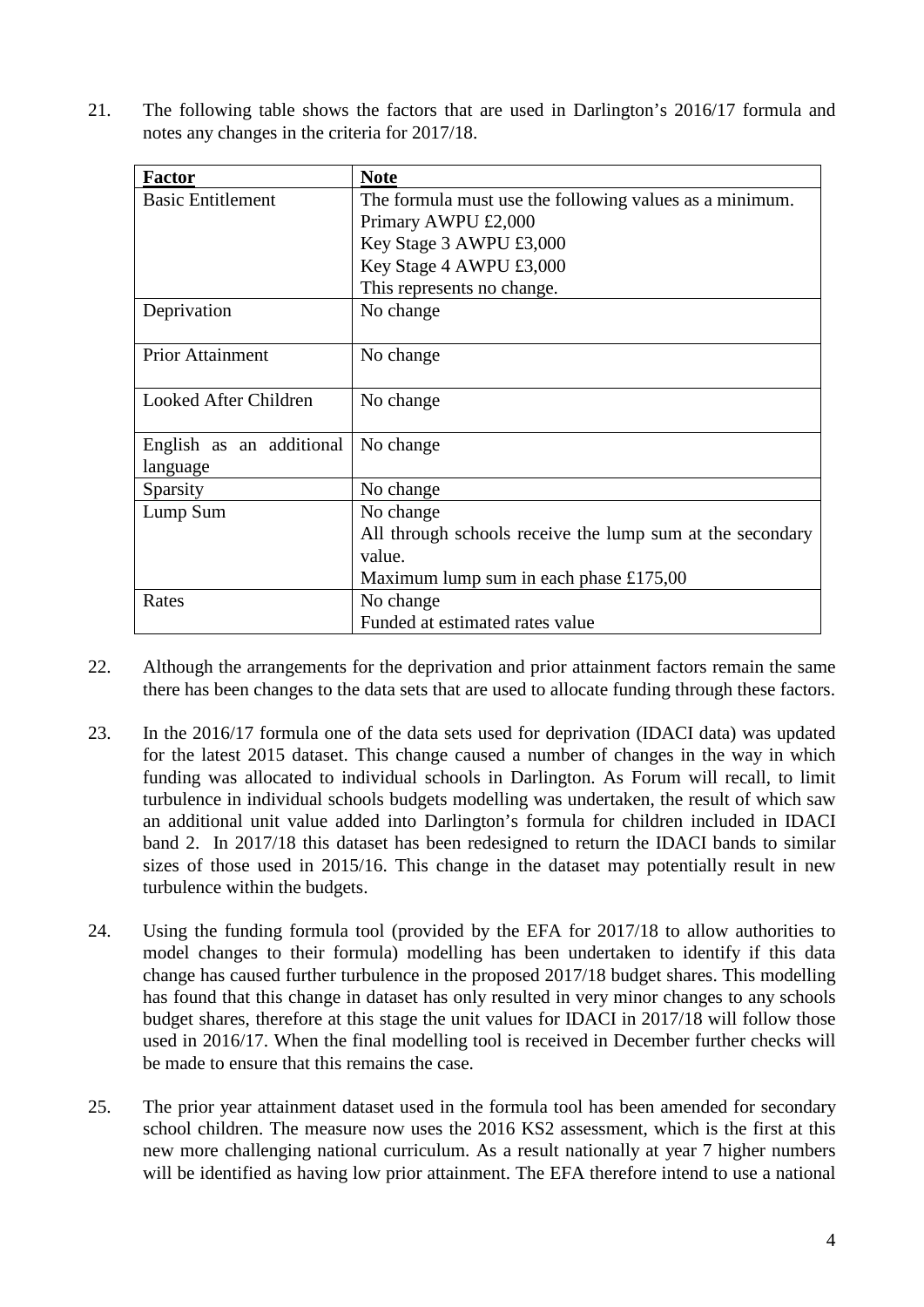weighting to ensure this cohort does not have a disproportionate influence within the overall total allocation of funding.

- 26. As in previous years the EFA will continue to provide the datasets for use in calculating the funding formula. These datasets must be used by all authorities.
- 27. There remains a requirement to allocate at least 80% of the delegated schools funding on the basis of the pupil led factors.
- 28. The rules concerning delegation and de-delegation remain. In Darlington's formula no dedelegation has previously taken place as it has not been deemed appropriate as the rules only allow de-delegation for maintained schools. Any changes to allow de-delegation must be agreed by the members of this Forum that represent the phase effected (i.e. primary maintained school representatives).
- 29. Whilst at this stage it is not proposed to de-delegate any funding that has not been dedelegated in the past, changes to the "general ESG" allocation may require de-delegation in 2017/18.
- 30. Local authorities previously received a second ESG allocation for maintained schools only, known as the general ESG. This allocation (£250k) has been withdrawn by the EFA, however the authority is still responsible for a number of statutory duties for maintained schools that were previously funded by this source. The EFA have therefore amended the regulations to allow local authorities to retain some of their schools block funding to cover these duties. It may be the case therefore that the authority needs to de-delegate funding from maintained schools budgets to cover this shortfall. This will be modelled during the autumn and will be reported back to Forum for any decision in January.
- 31. There is still no set constraint with regard to a primary/secondary ratio.
- 32. In order to ensure that the funding formula is affordable it is still possible to cap those schools whose budget share increase, however as in the current year, the total value of the cap cannot be more in value than the total cost of the minimum funding guarantee (MFG).
- 33. As in the current year, the EFA have continued to keep protection within the funding formula, through a MFG. This is set for 2017/18 at minus 1.5% (as in the current year), this means that no school will see a reduction in their funding on a **per pupil** basis of more than 1.5% when comparing 2017/18 with 2016/17 (as in previous years certain factors in the formula are removed from the MFG calculation e.g. rates, lump sum etc.). The MFG applies only to children aged 5 to 16, early year's pupils and post 16 pupils are excluded from the calculation.
- 34. Darlington does not use the Pupil Mobility, Split Sites, Private Finance Initiative or Exceptional Premises factors within the current formula.

### **Central Funding**

35. The majority of rules concerning centrally retained budgets have not changed. The relevant changes are detailed below.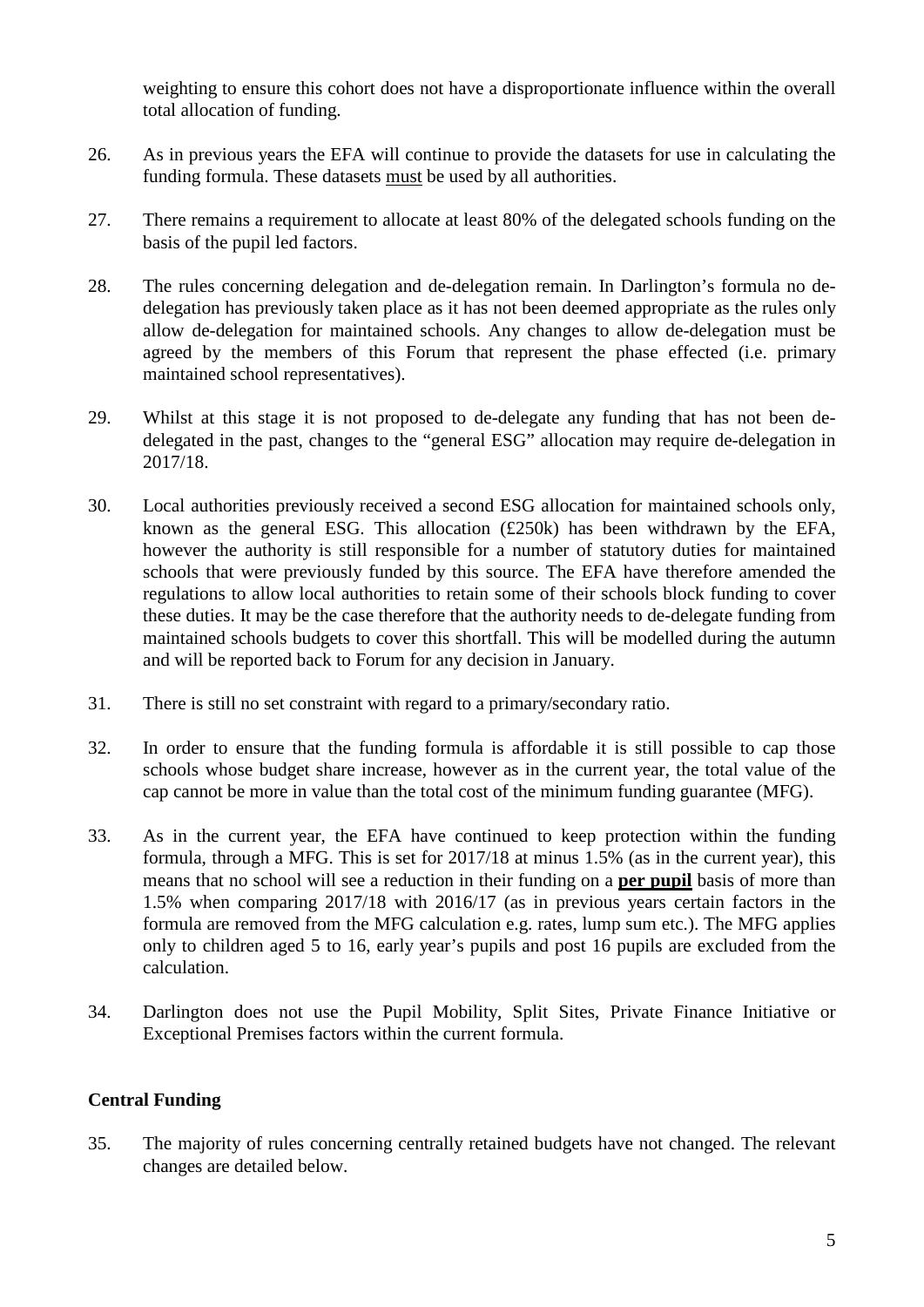- 36. As noted in paragraph 9 the Government has transferred the budget the authority received through ESG for retained duties (for all pupils) into the DSG. Within the indicative DSG allocation for 2017/18 this totals £240,000. EFA guidance states that local authorities need to ensure that they retain sufficient funding centrally to cover the duties previously funded by the ESG retained rate in addition to any existing responsibilities funded from the central block.
- 37. As the authority continues to be responsible for the duties previously funded by the retained element of the ESG, the authority will top slice £240,000 from the DSG before allocating funding into the schools budget share. **This will represent no change to schools budgets as the funding that is to be top sliced has been added to the DSG allocation for 2017/18.**
- 38. In the first phase of the funding consultation the EFA proposed to create a new central schools block and proposed to review the funding held in this area. As a result the authority was required to submit information to the EFA regarding central expenditure budgets. In Darlington the central budgets are used to provide services to schools including services such as music remissions, school transport etc. It was expected that following the consultation, potentially some of the funding for these services would be removed and hence schools would need to make their own arrangements for these services.
- 39. As noted earlier the EFA is now not introducing the central schools block in 2017/18 (this has been delayed until April 2018) and therefore funding will not be extracted from the schools block in 2017/18.
- 40. Central funding must still be in accordance with the regulations (which have been in place since April 2013) and any central funding for historic commitments that becomes free must be reinvested to other DSG aspects.

# **Timetable**

- 41. As the EFA have made only minor changes to the funding formula there is no requirement to submit a provisional formula in October for approval. However if Darlington intends to make any changes to the formula consultation needs to start with this Forum paper in order to agree any proposals. As in previous years a final funding formula needs to be submitted to the EFA in January. Once approved this submission will be the final funding formula for 2017/18.
- 42. Any proposed changes to Darlington's formula for 2017/18 (from 2016/17) will be presented to Forum at their January meeting, at which point any relevant consultation will have taken place.
- 43. The table below outlines the key dates in the setting of school budget shares for 2017/18.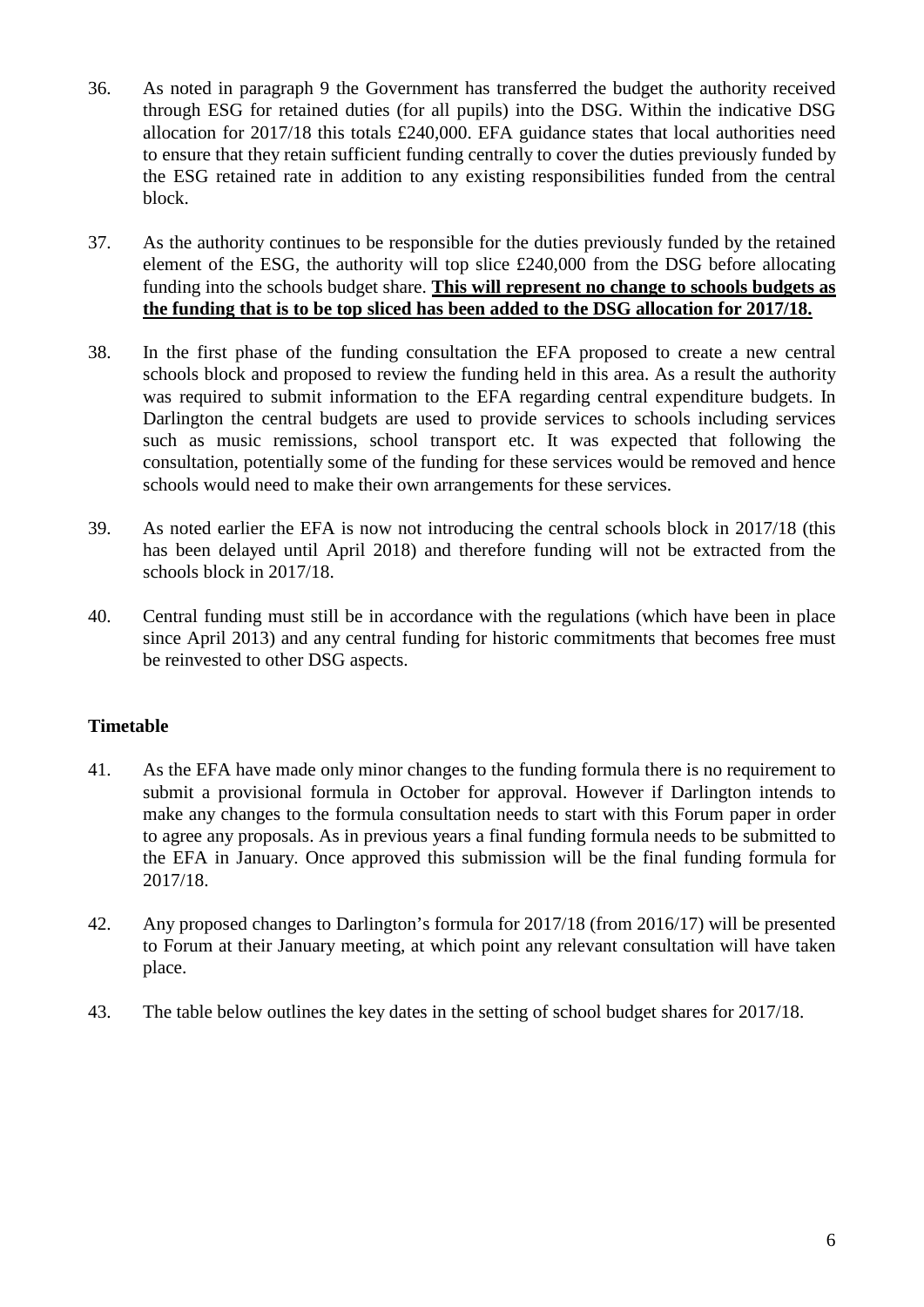| Action                                 | Deadline                 |
|----------------------------------------|--------------------------|
| Additional high needs guidance         | September                |
| Circulation of School Forum paper      | $23rd$ September         |
| outlining any initial proposed changes |                          |
| to the school funding formula for      |                          |
| 2017/8                                 |                          |
| <b>School Forum</b>                    | 4 <sup>th</sup> October  |
| Requests for MFG exclusions and        | $30th$ November          |
| adjustments                            |                          |
| Issue of formula tool by the EFA       | Mid December             |
| including the October 16 census data   |                          |
| Publication of Schools block & High    | Mid December             |
| <b>Needs block DSG allocations</b>     |                          |
| Final requests for MFG exclusions and  | $31st$ December          |
| adjustments                            |                          |
| Circulation of School Forum paper      | 6 <sup>th</sup> January  |
| with final funding formula for 2017/18 |                          |
| to all schools                         |                          |
| School Forum                           | $12^{\text{th}}$ January |
| Submission of final funding formula    | $20st$ January           |
| to the EFA                             |                          |

### **Proposed Funding Formula for 2017/18**

- 44. Darlington has used the same formula factors for a number of years. The changes to the factors that have been laid out in the 2017/18 guidance (i.e. post 16 factor) do not affect Darlington, therefore **it is proposed that the same formula factors continue to be used in Darlington's formula for 2017/18 as is used in the current year formula.**
- 45. The school budget shares for 2017/18 will be calculated in December once the final modelling tool has been received from the EFA. This tool will be updated for the October census and therefore includes all the mandatory datasets that are required to be used.
- 46. Initially budget shares will be calculated using the same unit values as is used in the current year budget shares. However if there is insufficient funds available to fund the school budget or if indeed there is surplus funding, the unit values may need to be revised to produce a balanced budget. Forum will be notified of any unit value changes at their January meeting.
- 47. Using the provisional modelling tool, there are a small number of schools that will have a change in budget share for 2017/18, even before changes in pupil characteristics (i.e. when the tool is updated for the October 2017 census). This will be due to one of the following reasons,
	- a. A school was receiving MFG protection in 2016/17. As Forum will be aware the MFG gives any school with a decreasing budget, tapered protection (to a maximum decrease of 1.5% per pupil) each year until the budget share meets the revised budget. In 2017/18 the MFG will have moved on by another year, hence the budget can decrease by up to 1.5% (per pupil) based on the 2016/17 budget.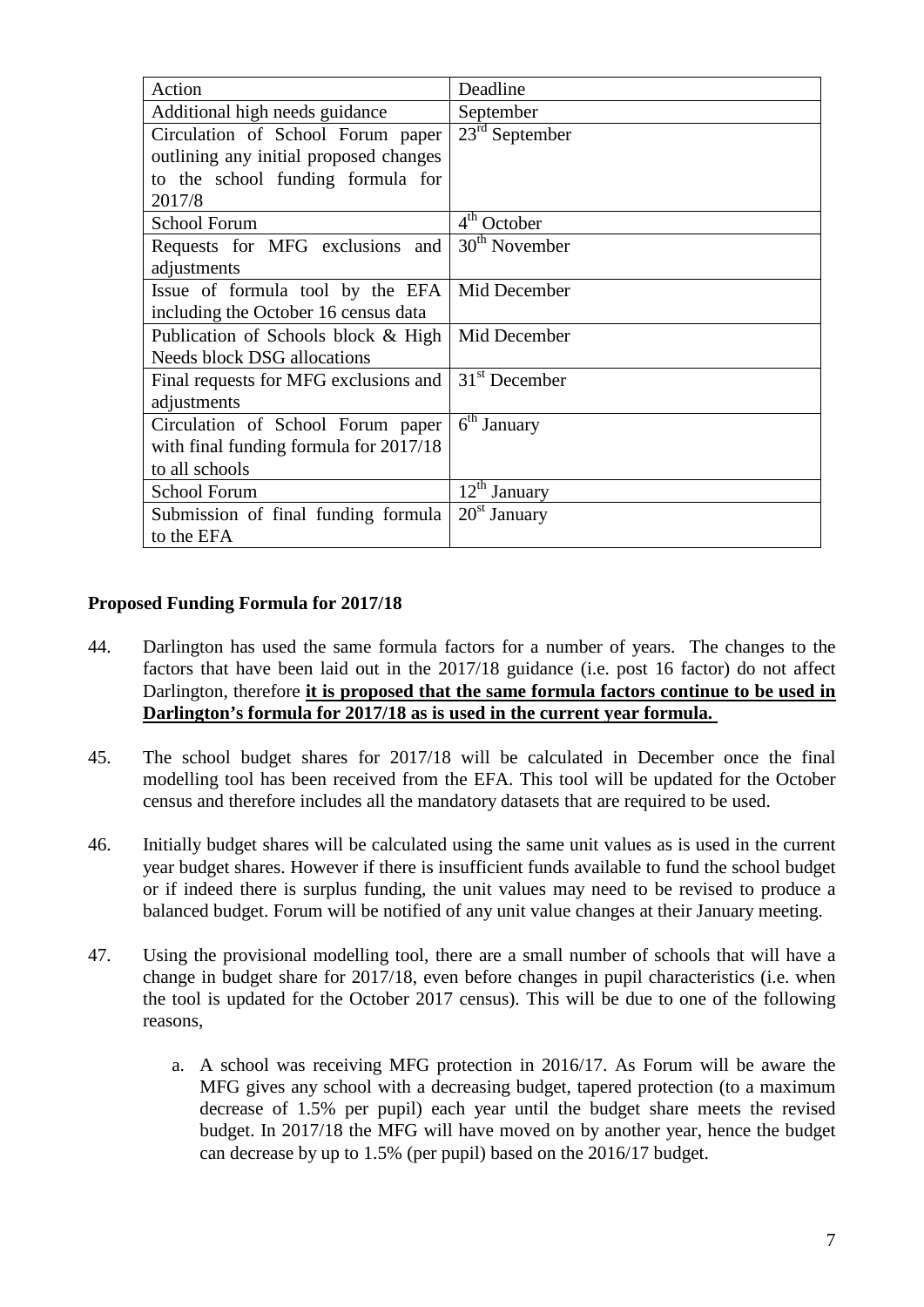b. A school was receiving a capped increase in 2016/17. As Forum will recall to balance the budget in 2016/17 a number of schools increases were capped to cover the costs of the MFG, as this is tapered those schools that had a cap will have an increased budget share in 2017/18. As capping is still to apply in 2017/18 (to increases in order to make the overall funding formula affordable) some schools that received capping in 2016/17 will continue to do so, but at a lower level in 2017/18 (unless they have reached the total value of their budget share increase through previous caps).

### **Mainstream SEN Changes**

- 48. As Forum members will be aware, within the 2014/15 funding formula changes were required to Darlington's formula to meet the EFA new requirement that the first £6,000 of high needs expenditure be reflected in school budgets. As Darlington had previously delegated funding at a higher level, this required the extraction of funding from schools budgets in order to facilitate future top up payments to schools at the new threshold.
- 49. As previously reported to Forum work has been ongoing to collect data concerning the requirements of pupils falling within the EFA £6,000 limit to identify what funding is needed and how this can be extracted from schools budgets.
- 50. As Forum will recall from a report presented at their January 2016 meeting (attached for information), in Darlington a hybrid system has been used to allocate funding for mainstream pupil SEN requirements for pupils above £6,000 at secondary schools and between £6,000 and £13,500 in primary schools. This system kept the status quo in terms of the allocation of mainstream SEN funding within Darlington schools and has therefore not required additional funding to be extracted from school budgets.
- 51. At the January 2016 meeting Forum agreed to continue with the existing system for mainstream SEN funding as changes were expected with regard to high needs funding from April 2017. As the introduction of changes to both the schools and the high needs national formula have been put back until April 2018 this decision needs to be re-examined.
- 52. It is likely to be the case that in order to fully implement the £6,000 threshold for mainstream SEN top ups, using the current banding system (and therefore band values) that further funding will have to be extracted from schools budgets when calculating the school budget shares. Schools will receive more top ups payments (if they have qualifying children), however some schools overall funding will drop (and vice-versa) dependent on how many children the school has with additional needs.
- 53. Assuming bandings remain at the current levels, this extraction of funds is needed to ensure there is sufficient funding within the high needs block in 2017/18 to fund top up payments. MFG regulations allow technical adjustments to schools budgets (without Secretary of State approval) where there is a movement of funding between the schools block and the high needs block, where the high needs block is now responsible for funding amounts which had previously been met from a schools delegated budget.
- 54. This transfer of funding between schools budgets and the high needs block would also be required in future years, however it is unknown how this will operate once ring fencing is placed upon the schools block. As the EFA have rebased the funding blocks for 2017/18 (in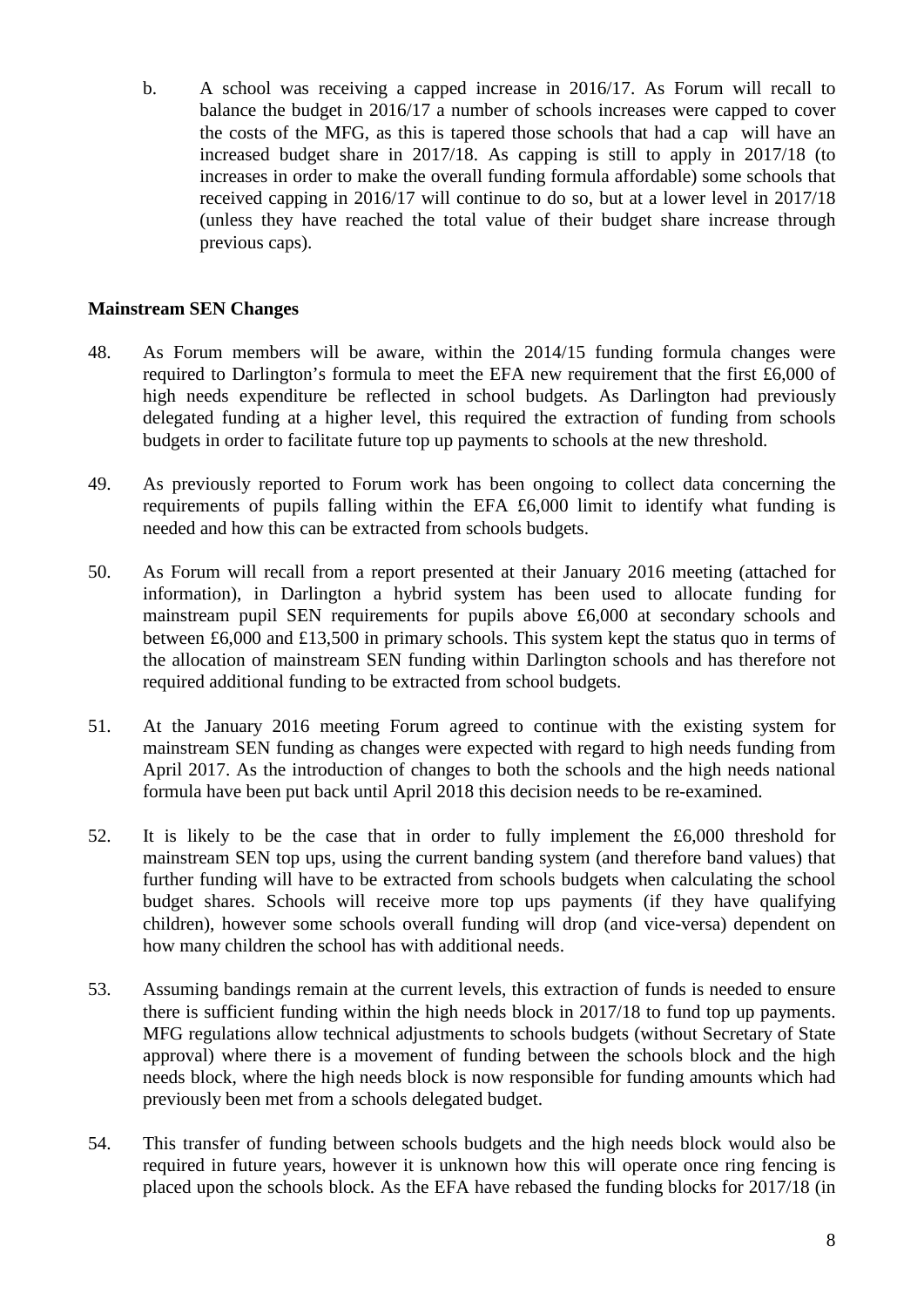the indicative budgets) based on 2016/17 planned spend it is unknown if further rebasing will be undertaken. In addition once the national formula is introduced schools will be funded at national rates for their individual budget share and therefore this extraction of funds may only affect schools for one year.

- 55. To operate the existing system approximately £650,000 was extracted from schools, which is currently paid back to schools at the same amount as was extracted. This funding now sits within the rebased high needs block.
- 56. Options available for 2017/18 are as follows,
	- a. Keep the existing system, though this means that the full £6,000 top up system is not introduced.
	- b. Implement a top up system in full for each child with additional needs over £6,000 using current bandings which will require money to be extracted from schools.
	- c. Implement a top up system that pays top ups for children with additional needs over £6,000 in secondary schools, and in primary schools between £6,000 and £13,500, but to limit the individual top up values, to remain within the £650,000 budget that already exists.
- 57. For option B, this will require significant work (building upon the work already carried out) to calculate the amount of funding that needs to be extracted and will have a major impact on the school funding formula that will need to be agreed at the next Forum meeting.
- 58. Dependent on the outcome of the high needs and school funding formula consultations (due out in the autumn) option b, if agreed may only operate for 2017/18.
- 59. For option C, Forum could be presented with indicative figures showing the effect of this proposal (against option A) at a future meeting (before the start of 2017/18) in order that a decision can be made.

### **High Needs Funding**

- 60. The EFA have provided indicative allocations for high needs in 2017/18 based on the rebased DSG allocations. As noted above the proposed changes to the high needs block being calculated on a formula basis have now been deferred until April 2018.
- 61. Final high needs allocations will be received in December for 2017/18, no authority will receive a reduction in funding based on 2016/17 and there will be an uplift, though this has not been quantified as yet.
- 62. The EFA will publish a more detailed guidance on 2017/18 high needs arrangements in September (not received at the time of writing)
- 63. As Forum will be aware many high needs placements are funded through the place plus system, whereby each commissioned place is funded by a £10,000 place element and an additional top up for each week a place is taken. If there are any proposed changes to top up rates these will be presented to Forum for agreement at their January meeting.